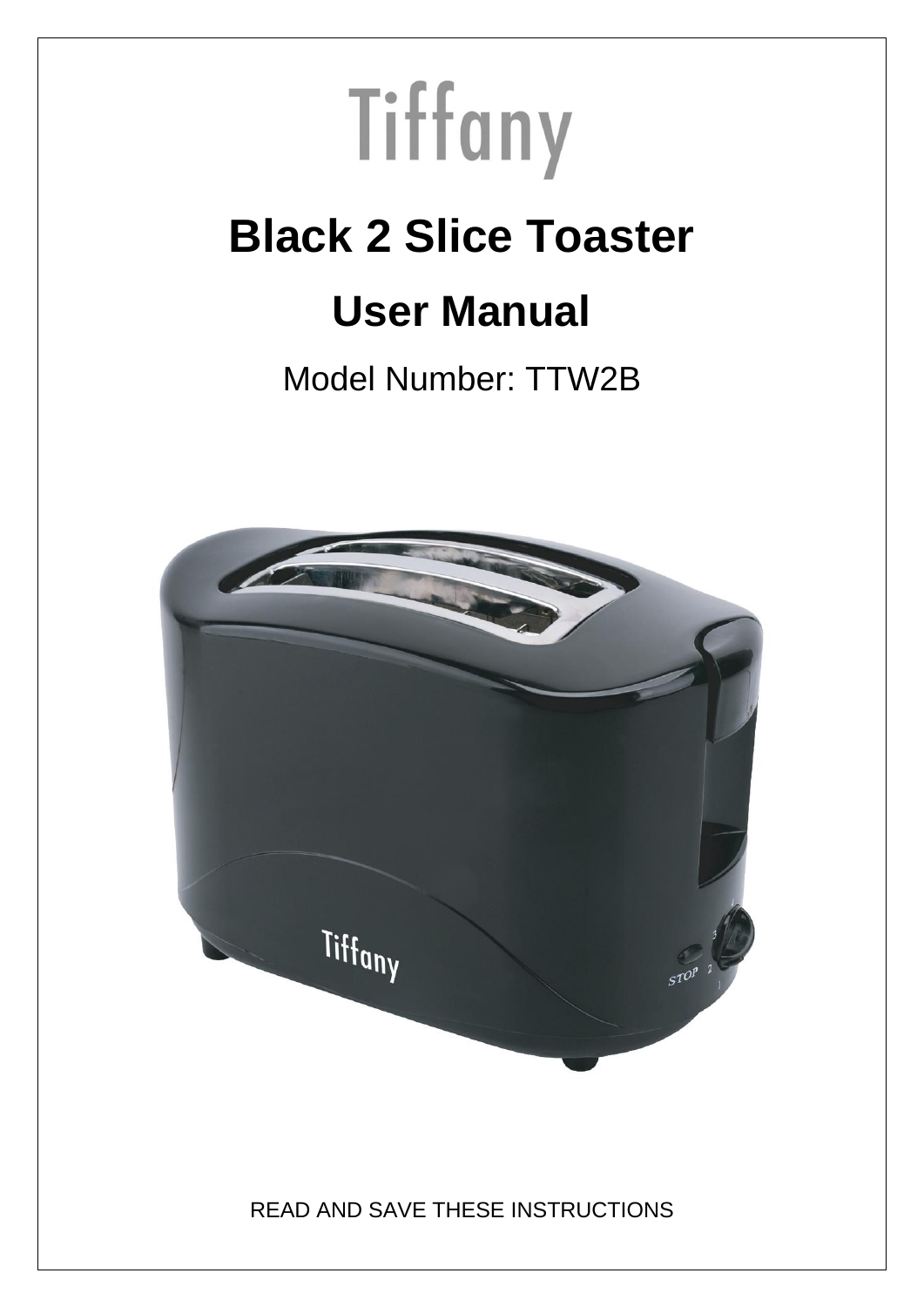#### IMPORTANT

Please read and follow the instructions in this user manual even if you feel you are familiar with the product, and find a place to keep it handy for future reference.

For your convenience, record the complete model number (located on the product identification plate) and the date you received the product together with your purchase receipt, and attach to the warranty and service information. Retain in the event that warranty service is required.

NOTE: The rating of this product (as marked on the product identification plate) is based on specific loading tests. Normal use or the use of other recommended attachments may draw significantly less power.

#### IMPORTANT SAFEGUARDS

#### **When using any electrically powered product, basic safety precautions should always be followed, including the following:**

PLEASE READ ALL INSTRUCTIONS CAREFULLY BEFORE USING THE PRODUCT.

**WARNING** - to reduce the risk of fire, electrical shock or injury to persons or property:

- Always operate the product from a power source of the same voltage, frequency and rating as indicated on the product identification plate.
- Close supervision is necessary when the product is used by or near children or invalids. Do not allow children to use it as a toy.
- Do not operate any product with a damaged cord or plug, or after the product malfunctions, or is dropped or appears damaged in any way. Return the complete product to the place of purchase for inspection, repair or replacement.
- This product should not be used in the immediate vicinity of water, such as bathtub, washbowls, basins or other vessels containing liquids where the likelihood of immersion or splashing could occur.
- Never place or operate the unit where any part of it could come into contact with any hot surface (such as a gas or electric hot plate or heated oven).
- Do not allow the cord to hang over the edge of a table or bench or touch hot surfaces. Allow unit to cool before wrapping cord around base for storage.

CAUTION: Bread may burn, even on the "lightest" setting. Toasters should NOT be used near or below curtains or other combustible materials and should always be attended when in use.

- Under no circumstances should knives, forks or other objects be used to dislodge food from the toaster when it is plugged in.
- Metal foil packages, utensils, wrapped or oversize food must not be inserted in the toaster as they may involve a risk of fire or electric shock.
- Do not cover the bread slots during toasting.
- Failure to regularly clean the crumb tray compartment may result in a fire hazard. Never operate without the crumb tray in position.
- Do not clean with metal scouring pads. Pieces can break off the pad and touch live electrical parts, resulting in the risk of electric shock.
- Do not place "buttered" or other such treated items in the toaster since it may create a fire or electrical hazard.
- Ensure that the power cord is kept away from the top and sides of the toaster when in use.
- Switch off and unplug from outlet when not in use, before assembling or disassembling parts and before cleaning. Remove by grasping the plug - do not pull on the cord.
- Do not use the appliance for other than its intended use.
- Do not leave the appliance unattended when switched on.
- Care must be taken not to touch any hot surfaces. Allow unit to cool before wrapping cord around base for storage.
- Do not place this appliance on or near a hot gas or electric burner, in or where it could touch a heated oven or a microwave oven.
- Do not use this appliance outdoors.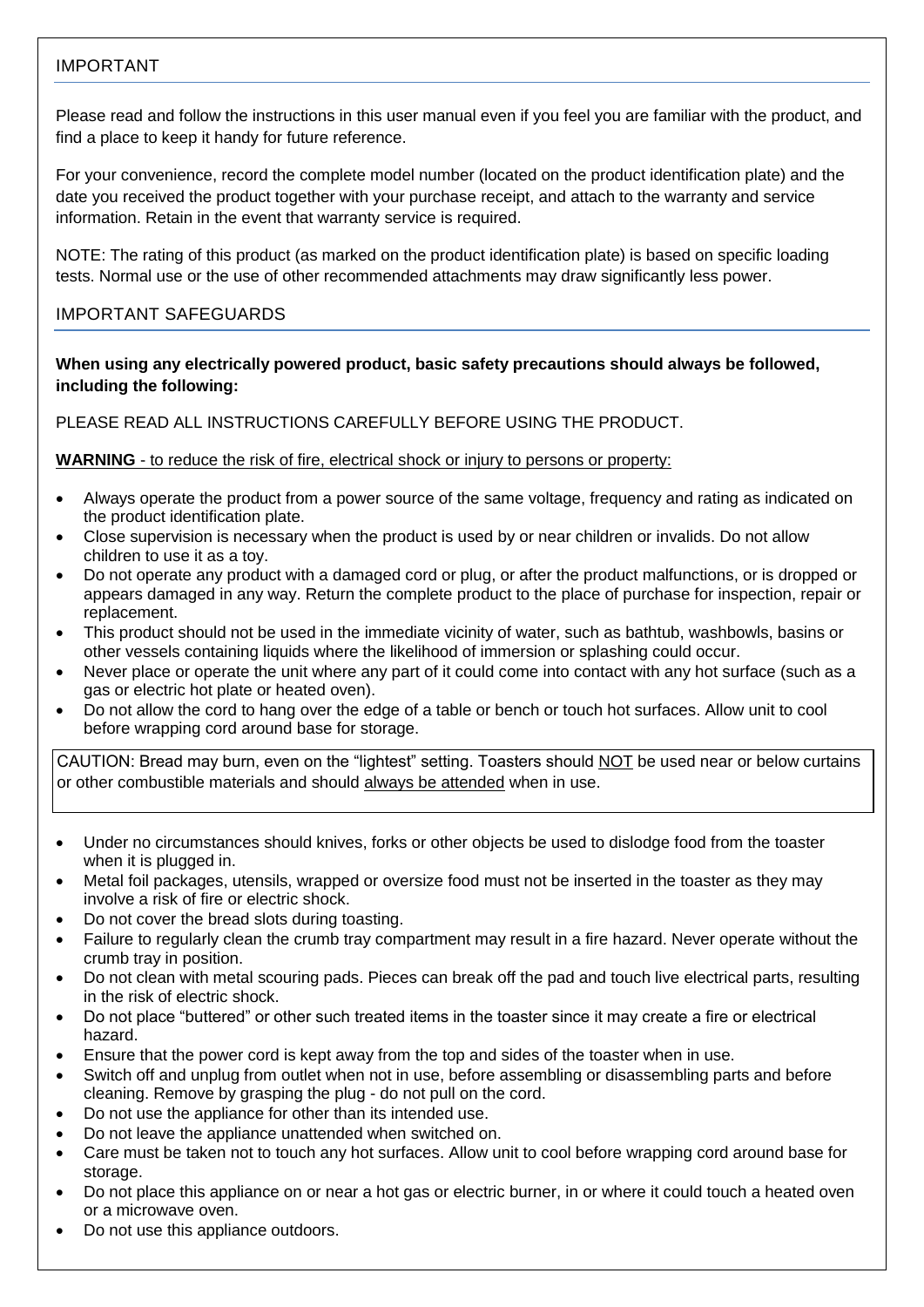- Do not place objects on the product or allow objects to obstruct the inlet or outlet openings, or operate in close proximity to walls or curtains, etc.
- The use of attachments or accessories not recommended or sold by the product distributor may cause personal or property hazards or injuries.
- This product is intended for normal domestic/household use only.
- This appliance is not intended for use by persons (including children) with reduced physical, sensory or mental capabilities, or lack of experience and knowledge, unless they have been given supervision or instruction concerning use of the appliance by a person responsible for their safety.
- Children should be supervised to ensure that they do not play with the appliance.
- The appliance is not intended to be operated by means of an external timer or separate remote-control system.
- If the supply cord is damaged, it must be replaced by the manufacturer, its service agent or similarly qualified persons in order to avoid a hazard.

#### FEATURES

- 1. Carriage Lever
- 2. Stop Button
- 3. Variable Browning **Control**
- 4. Toasting Slots
- 5. Crumb Tray



#### **INSTRUCTIONS**

- 1. Plug into an earthed power socket. For the first use, it is recommended that the toaster be operated without bread to burn off the dust accumulated on the new element that will disperse giving off an unpleasant smell; when doing this it is recommended that the browning control be set to the medium setting.
- 2. Place bread into slots use slices of equal size, thickness and freshness. Avoid torn and broken slices that may get lodged in the toasting walls.
- 3. Set browning control to suit the required degree of brownness, from No.1 to No. 7 on the browning control knob. (No.1- lightest, No.7 darkest). Different breads will require different settings. The higher the number (1- 7) the longer the toasting cycle and the darker the toast colour.
- 4. Press the carriage handle down fully to the latched position. NOTE: The carriage will not latch down unless the power is switched ON.
- 5. When the toasting cycle is complete, the carriage will rise and the toaster will switch off.

**NOTE:** The toasting cycle can be interrupted at any time by pressing the "STOP" button next to the browning control knob.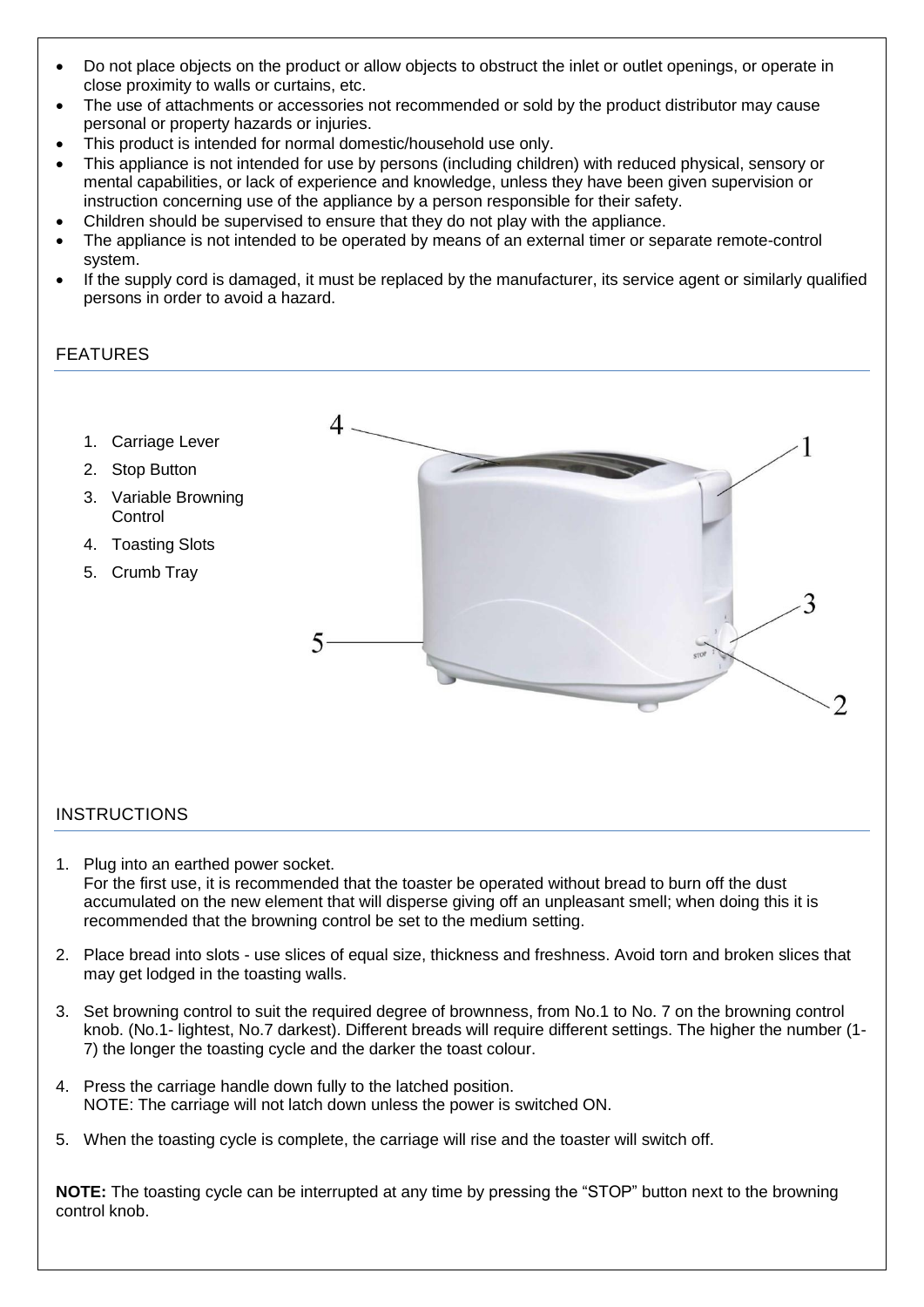**NOTE:** *In the unlikely event that the bread or crumpet becomes jammed, switch the toaster off at the power outlet, remove the plug from the supply socket and carefully ease the bread out of the toaster, ensuring that you do not damage the element.* 

#### **Toasting Notes:**

- Toasting is a combination of drying and cooking the bread; moisture levels differ between breads, which can result in varying toasting times. Experience will determine the correct settings for toasting the various types of bread to be toasted.
- For slightly dry bread use a lower setting than normal.
- For fresh or whole wheat bread use a higher setting than normal.
- Breads with an uneven surface (such as muffins or crumpets) will require a higher setting.
- Thick cut pieces of bread (including bagels) will require longer toasting time, sometimes significantly longer, since more moisture must be evaporated before bread toasting can occur.
- Very thick slices may require two cycles.
- When toasting raisin or other fruit breads, remove any loose fruit from the surface of the bread before placing in the toaster. This will help prevent pieces from falling into the toaster or sticking to the guard wire in the slot. Fruits stuck inside the toaster or left in the crumb tray are a common cause of toaster fires.
- Before toasting bagels, slice each bagel into two equal halves.
- Single slice toasting; if you are toasting a single slice of bread, set the browning control lighter than normal. The toaster is designed to heat the whole toasting chamber for two slices. By reducing the toasting cycle for a single slice it will not be over toasted.
- Pastries; Exercise caution when toasting pastries. The filling can become quite hot long before the surface of the pastry becomes brown.

#### CLEANING AND STORING

Before attempting any cleaning operation, make sure that the toaster is unplugged from the power supply and has fully cooled down.

1. Breadcrumbs will collect in the base of the toaster. It is important to avoid crumbs from building up inside the base of the toaster. Allowing crumbs to build up in unhygienic, and could cause a fire hazard, so remove them frequently. To remove them, slide the crumb tray from the base of the toaster. Clean out the crumbs and slide the crumb tray back into the toaster.

**CAUTION!:** NEVER OPERATE THE TOASTER WITHOUT THE CRUMB TRAY IN POSITION.

2. To remove lodged bread, turn the toaster upside down and shake.

**WARNING!:** NEVER INSERT ANY METAL UTENSIL OR TOOL INTO TOASTING SLOTS. IT IS DANGEROUS AND MAY DAMAGE WORKING PARTS OF THE TOASTER.

3. To clean the external surfaces, simply wipe over with a clean, soft damp cloth. Should it be necessary, greasy marks may be removed using mild soap and a cloth dampened with hot water. Avoid all other types of detergents, cleaners or solvents that might contain chemicals that could damage parts of the toaster.

**NOTE:** NEVER IMMERSE UNIT IN WATER OR ANY OTHER LIQUID.